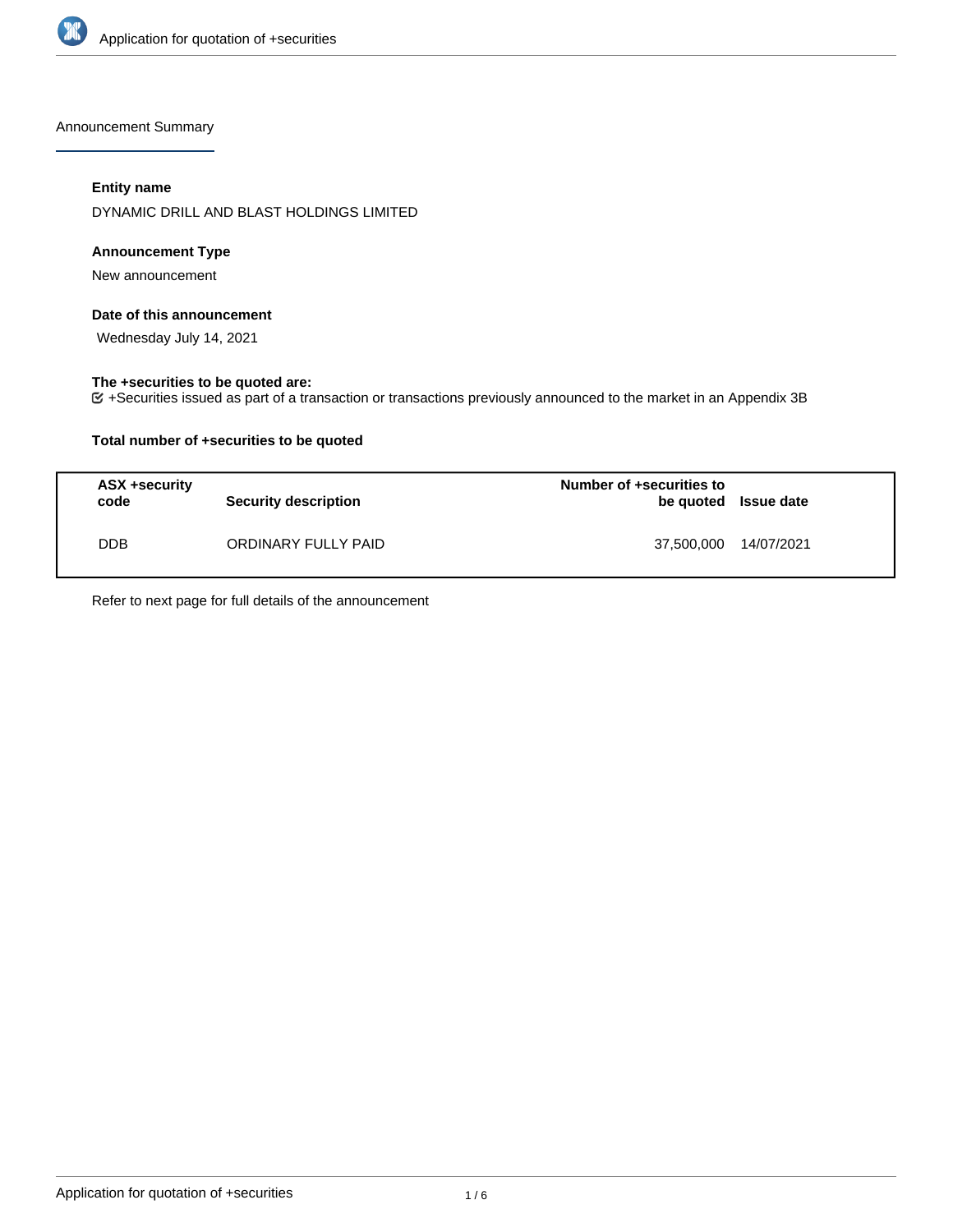

Part 1 - Entity and announcement details

### **1.1 Name of entity**

DYNAMIC DRILL AND BLAST HOLDINGS LIMITED

We (the entity named above) apply for +quotation of the following +securities and agree to the matters set out in Appendix 2A of the ASX Listing Rules.

**1.2 Registered number type** ACN

**Registration number** 640888213

**1.3 ASX issuer code** DDB

**1.4 The announcement is**

New announcement

### **1.5 Date of this announcement**

14/7/2021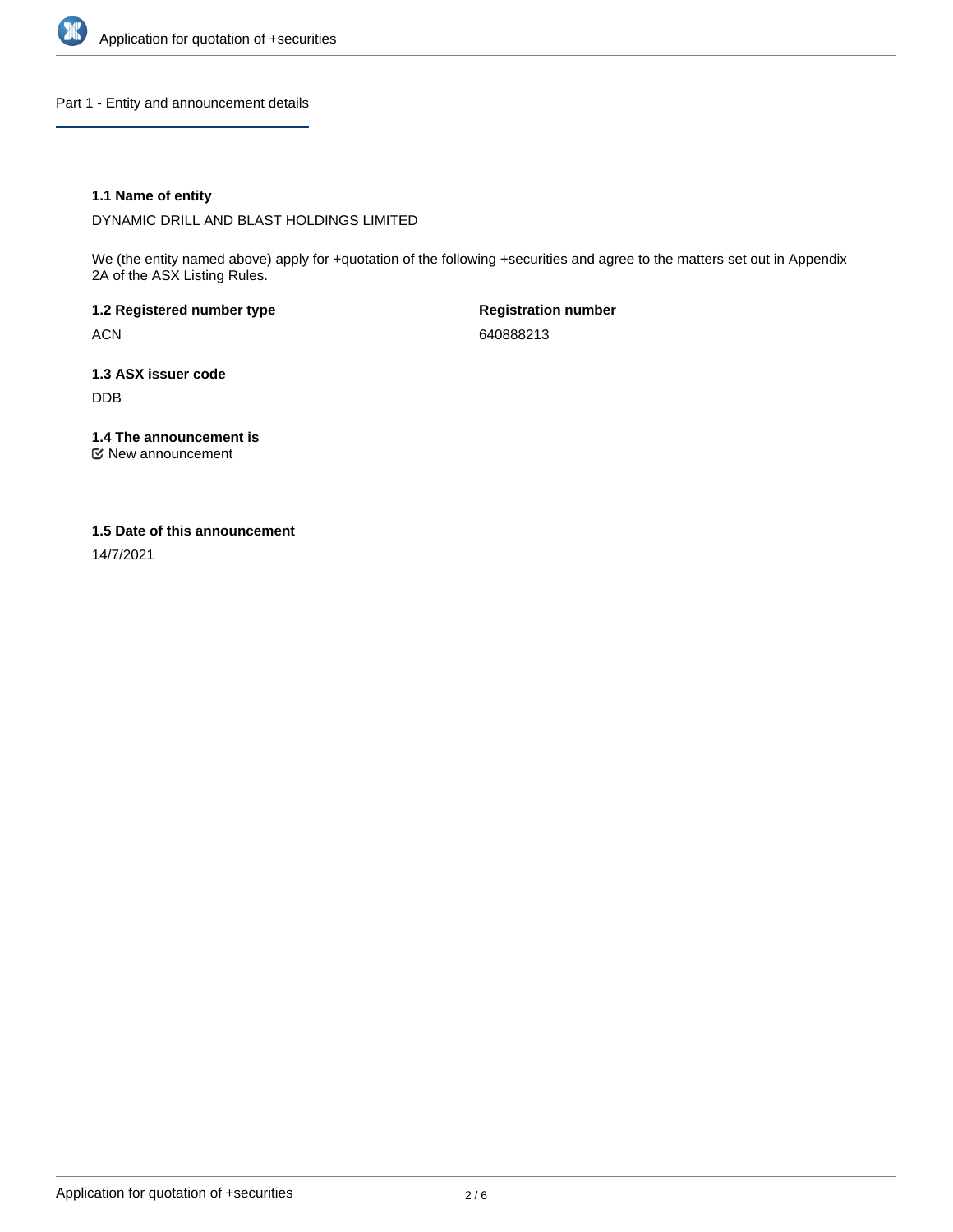

# Part 2 - Type of Issue

#### **2.1 The +securities to be quoted are:**

+Securities issued as part of a transaction or transactions previously announced to the market in an Appendix 3B

#### **Previous Appendix 3B details:**

| <b>Announcement Date and</b><br>Time | <b>Announcement Title</b>                   | Selected Appendix 3B to submit quotation<br>reguest |  |
|--------------------------------------|---------------------------------------------|-----------------------------------------------------|--|
| 20-May-2021 09:34                    | New - Proposed issue of Securities -<br>DDB | A placement or other type of issue                  |  |

# **2.3a.2 Are there any further issues of +securities yet to take place to complete the transaction(s) referred to in the Appendix 3B?**

Yes

#### **2.3a.3 Please provide details of the further issues of +securities yet to take place to complete the transaction(s) referred to in the Appendix 3B**

Potential earn-out payment of up to 16,666,667 shares subject to Orlando's FY22 EBITDA performance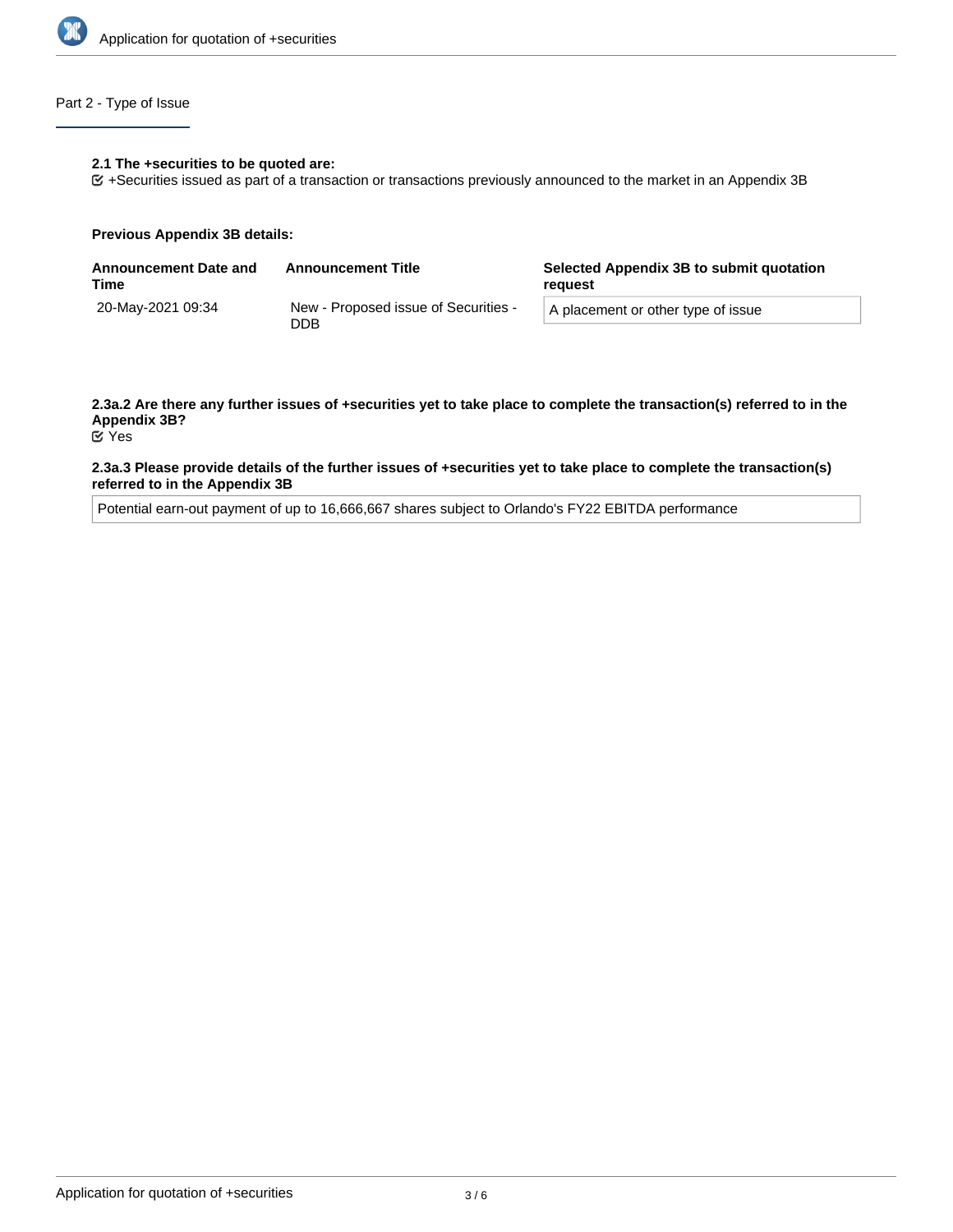

Part 3A - number and type of +securities to be quoted where issue has previously been notified to ASX in an Appendix 3B

#### Placement Details

**ASX +security code and description** DDB : ORDINARY FULLY PAID

**Issue date**

14/7/2021

Distribution Schedule

**Provide a distribution schedule for the new +securities according to the categories set out in the left hand column including the number of recipients and the total percentage of the new +securities held by the recipients in each category.**

| Number of +securities held | <b>Number of holders</b> | Total percentage of +securities held<br>For example, to enter a value of 50%<br>please input as 50.00 |
|----------------------------|--------------------------|-------------------------------------------------------------------------------------------------------|
| $1 - 1,000$                |                          | %                                                                                                     |
| $1,001 - 5,000$            |                          | $\%$                                                                                                  |
| $5,001 - 10,000$           |                          | %                                                                                                     |
| 10,001 - 100,000           |                          | %                                                                                                     |
| 100,001 and over           |                          | %                                                                                                     |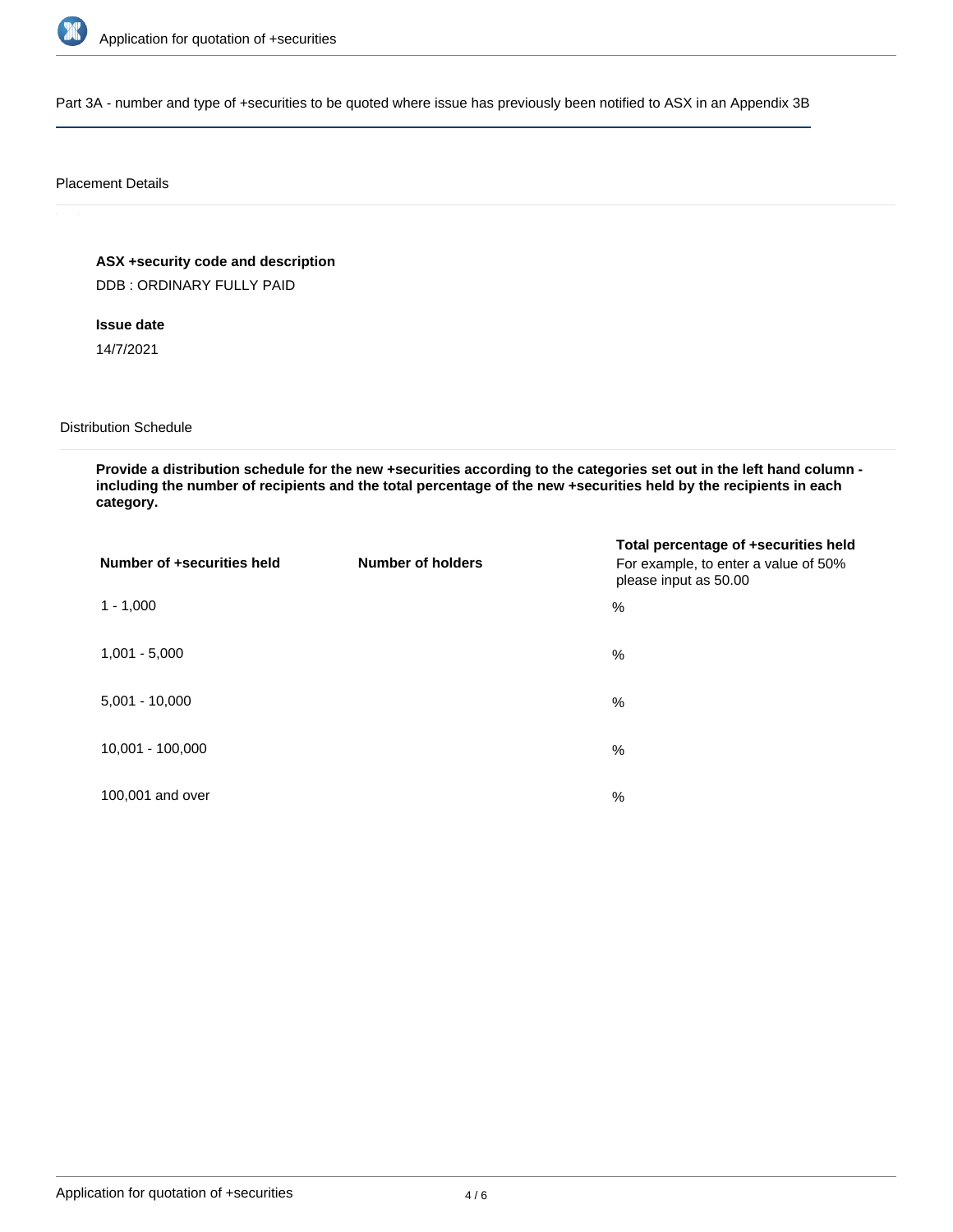

Issue details

### **Number of +securities to be quoted**

37,500,000

# **Are the +securities being issued for a cash consideration?**

No

# **Please describe the consideration being provided for the +securities**

Shares issued for the acquisition of Orlando Drilling Pty Ltd

### **Please provide an estimate (in AUD) of the value of the consideration being provided per +security for the +securities to be quoted**

16,875,000.000000

# **Any other information the entity wishes to provide about the +securities to be quoted**